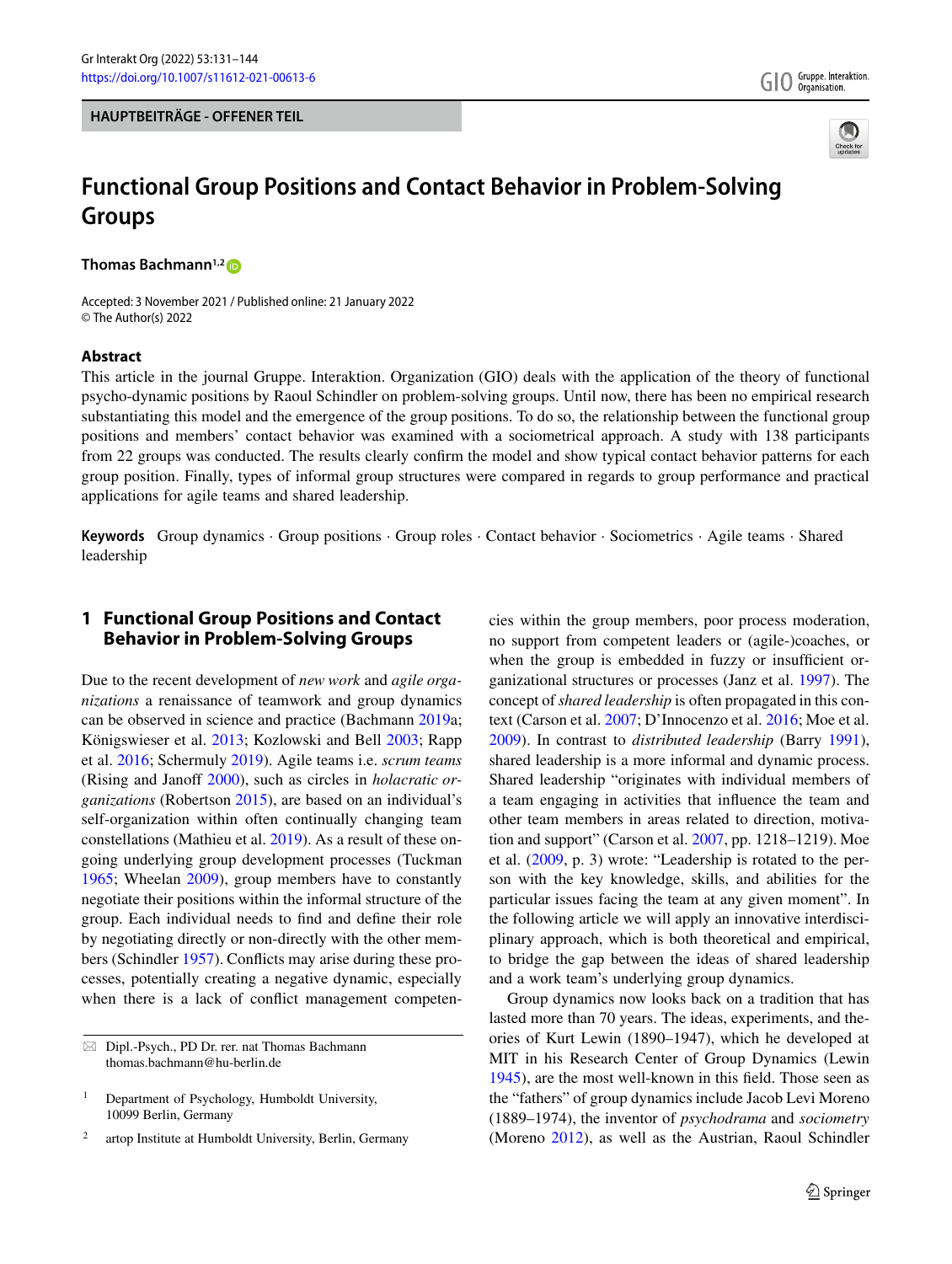

<span id="page-1-0"></span>**Fig. 1** The group dynamic space—GDS (Amann [2009;](#page-11-4) Yalom [1995\)](#page-12-14)

(1923–2014), with his psycho-dynamic rank position model for groups (Schindler [1957\)](#page-12-9).

# **2 The group dynamic space**

A first deep immersion into the inner processes of a group can be made through the group dynamic space model (GDS; Amann [2009;](#page-11-4) Yalom [1995\)](#page-12-14). GDS describes three fundamental dimensions along which groups typically develop conflicts over the course of their development. The conflict dimensions are *hierarchy* (i.e. power), *affiliation*, and *intimacy*. Yalom [\(1995,](#page-12-14) pp. 302) describes them as "top or bottom", "in or out", and "near or far" conflicts. The model postulates that all group dynamic conflicts can be assigned to at least one of these three dimensions. So far, there is no empirical evidence for this model. It is mainly used in the context of practical group dynamic trainings (Fig. [1\)](#page-1-0).

The *hierarchy* dimension describes the phenomenon whereby members of a group move from what was until then a *symmetric* non-hierarchical position among the others into an *asymmetric* hierarchical position, through initiatives, ideas, or suggestions. Here the crucial questions are: Who will prevail? What is being done? Who is being followed? Who leads and represents the group? Who has influence on the group? Who will shape the common standards and values? And as a result: Who has a higher status than other group members? Groups are, with regard to this dimension, extremely sensitive to permanent asymmetrization and attempt to re-symmetrize after a certain time (Königswieser et al. [2013\)](#page-12-0). The group members permit asymmetrization for as long as they think it is useful for the group. Conflicts in groups in regards to which direction to take, goals, approaches, evaluation of a particular matter etc., are therefore often an expression of an inner process of hierarchy and power formation in which it needs to be decided who (at least for a time) gets to say how the group



<span id="page-1-1"></span>**Fig. 2** The functional psycho-dynamic group position (FPGP)-Model adapted from Schindler [\(1957\)](#page-12-9)

will proceed and who is to follow. The concept of shared leadership in the context of new work is very close to this group dynamic dimension, since leadership occurs in the group whenever there is someone who has the best ideas or competencies for a given problem or situation (Carson et al. [2007;](#page-11-1) D'Innocenzo et al. [2016;](#page-11-2) Moe et al. [2009\)](#page-12-11).

The second dimension refers to *alignment*. In this case, conflicts occur when the system boundaries are not clearly defined. Who belongs and who does not? Who is committed, and with which goals? Is everyone going to be involved, or are some just along for the ride? Who is also a member of other rival groups? Many teams in organizations have to deal with conflicts in this dimension. Particularly in of modern organizations and highly varied structures, it is not always clear who belongs where, especially when individuals are a part of multiple teams. However, if a group is to act properly, a clear system boundary represented by a common understanding and team goals is important for the development of internal qualities such as closeness, a sense of commitment, contact, cohesion, and ultimately, common values. If this is not the case, team members feel irritated by each other, which negatively impacts their relationships and feelings of affiliation.

The third dimension is called *intimacy*. Conflicts on this dimension occur primarily around the regulation of closeness and distance between group members. Examples of questions asked for this dimension are: Is everyone's personal involvement in the group process equally intense? Is everyone opening up appropriately to the group's purpose—particularly with regard to the sharing of feelings? Have all group members built up an equally strong feeling of closeness with each other? Differences, such as when two group members are close to each other but keep their distance from the other members, unavoidably leads to tension within the group, since an additional relationship context is immediately presumed. The result of appropriate intimacy is trust or psychological safety (Edmondson and Lei [2014;](#page-11-5)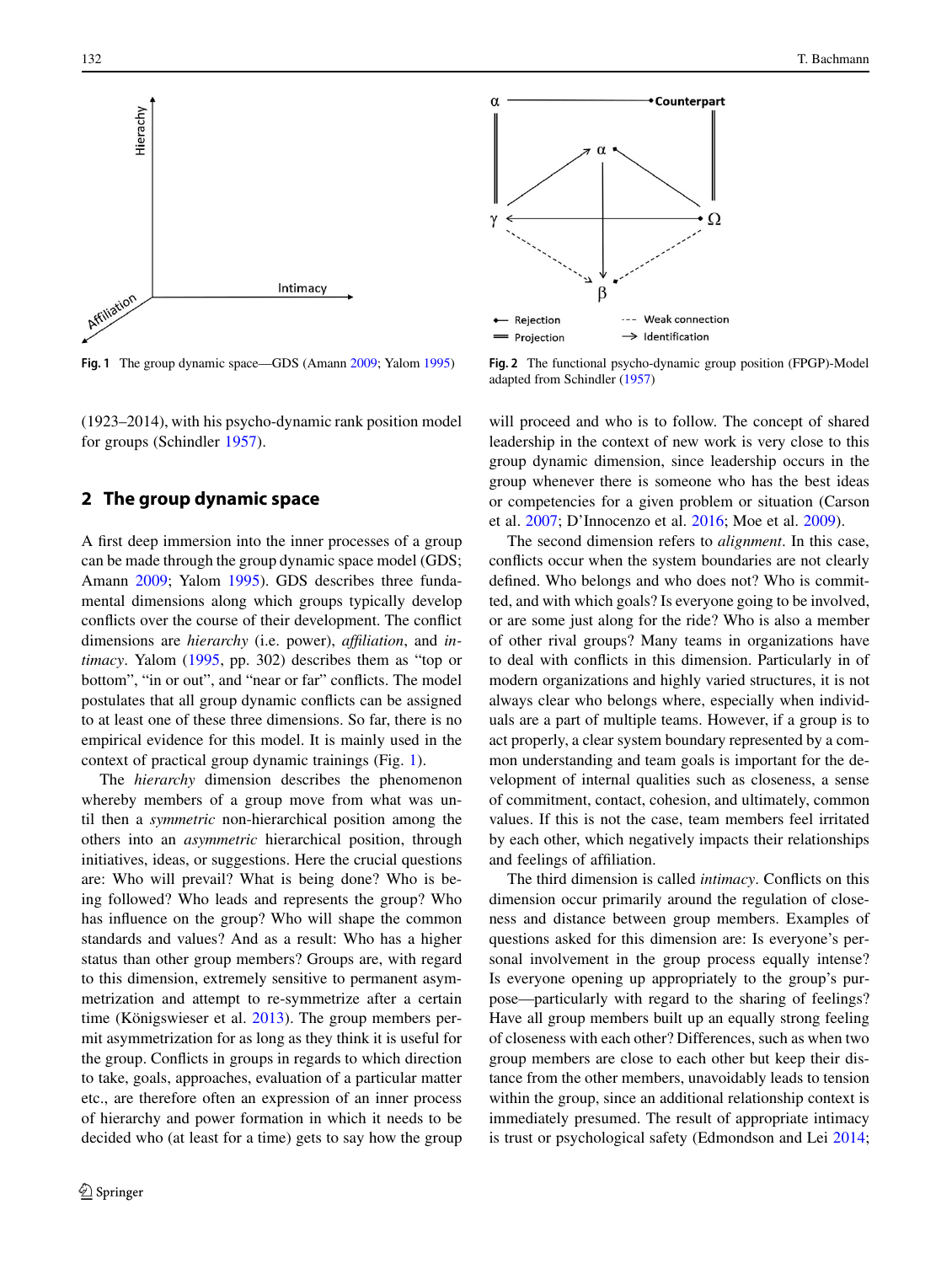Meyer et al. [2018;](#page-12-15) Schein and Bennis [1965\)](#page-12-16), which means that the group members feel safe enough to take personal risk by voicing different opinions or points of view.

# **3 The Schindler-Model**

When one continues along this line of thought, the *GDS-Model* assumes an internal hierarchy which emerges in the group through interaction processes. Schindler's model (Schindler [1957\)](#page-12-9) of functional psycho-dynamic group positions (FPGP-Model) becomes helpful at this point. He assumes that in order to fulfill a task or to fend off a threat, a group needs to internally develop a functional structure which makes it possible for goals to be pursued, actions to arise, and for as many group members as possible to have the same understanding of the task (which Schindler calls the "other party" or "the counterpart" (in German: "Das Gegenüber"). Within this structure group members occupy certain positions. The term *position* is important as it signifies that a person can leave it, like a position on a playing field. Hence, what is being spoken of here are not the roles, nor the personality types described by this model, but instead the *functions* which characterize a group internally (Fig. [2\)](#page-1-1).

The first and the highest hierarchical functional position is *Alpha*. The person who assumes this position, or is assigned this position, takes over the task of leading the group towards a goal and of managing the handling of the *other party.* In doing so, Alpha acts in an externally oriented manner and depends on the group members who follow and support him or her. In addition, Alpha defines the image of the other party. The group sees the other party equally through Alpha, i.e. the reality construct of the group system is heavily influenced by the alpha position. The other members trust Alpha and accept his or her strong influence on group decisions.

The *beta* position is occupied by the expert who assists and supports Alpha. He or she is more internally focused on the group than Alpha. As a result, there is often an ambivalent relationship between the two; Alpha needs Beta in order to lead, and Beta needs Alpha in order to partake in the power (to lead), however his or her influence on group decisions is non-directive.

The actual work is done by the group members in the *gamma* positions who identify with Alpha and share the Alpha's view of the *other party*. The Gammas have no specific role patterns, they cooperate to get the work done, each of them with his or her own competencies and capabilities.

The fourth and particularly interesting position is that of the *Omega*. Here it is important not to confuse it with the term used in biology, in which omega describes the individual with the lowest rank (Schjelderup-Ebbe [1922\)](#page-12-17). Rather, *Omega* is the position opposite *Alpha*, which therefore has a significantly different view of the *other party*, the task, or the goal. The gamma positions experience this as a threat, as it disrupts their identification with Alpha. Simultaneously, Omega is also seen as a threat by Alpha and Beta, as he or she calls their leadership position into question. Thus, Omega is often stigmatized as a disruptive factor or a toxic team member and an attempt is often made to exclude him or her. This is because, in the words of Luhmann [\(1985\)](#page-12-18), this person disrupts the established communication patterns through *re-entry*, which means they say what is not allowed to be said in the group. The behavior of the omega position and how the group deals with them is indicative of the reflexive capabilities of a group with regard to reaching its goal, of how it handles varying points of view, of its cohesiveness, and of how power is concentrated within in the group. Hence, Omega is to be seen as corrective of Alpha, and simultaneously an indicator for the state of the overall system (Schindler [1957\)](#page-12-9). In *systemic family therapy*, such positions are called the "index patient" or the "symptom owner" (von Schlippe und Schweitzer [2013\)](#page-12-19). The efficacy and development of a group depends significantly on how constructively the conflict between *Alpha* and *Omega* is handled. Should Omega become too strong, Alpha runs the risk of losing their position; should Alpha become too strong, there is no longer a corrective position in the group, and there is a threat of stagnation (Schindler [1957\)](#page-12-9). At this point it is useful to differentiate the omega position into two types: the *active* and the *passive omega* position. Opposite to the active omega position, the passive omega is characterized by an outside or outcast behavior induced by the other group members. In both cases the omega positions are associated with irritation by the other group members, the active omega has influence, and the passive does not.

This functional model of group positions should not be taken for a model of group or team roles—even when there are some superficial similarities. Most of the well-known models refer to work teams and have a more formal character which results from a team's professional goal and task orientation Ancona and Caldwell [\(1992\)](#page-11-6), Bales [\(1950\)](#page-11-7), Barry [\(1991\)](#page-11-3), Belbin [\(1993\)](#page-11-8), Benne and Sheats, [\(1948\)](#page-11-9), DuBrin [\(1995\)](#page-11-10), McCann and Margerison [\(1995\)](#page-12-20), Parker [\(1996\)](#page-12-21) or Mumford et al. [\(2008\)](#page-12-22). For a detailed overview see Caughlin [\(2010\)](#page-11-11). "The term role is a set of expectations which group members share concerning the behavior of a person ..." (Hare [1976,](#page-12-23) p. 131). The positions in Schindler's model emerge situationally, depending on the counterpart of the group which results from informal processes, and represent essential system functions. Therefore, it is a dynamic process model. They must be seen as more general and fundamental, comparable to the AGIL-Scheme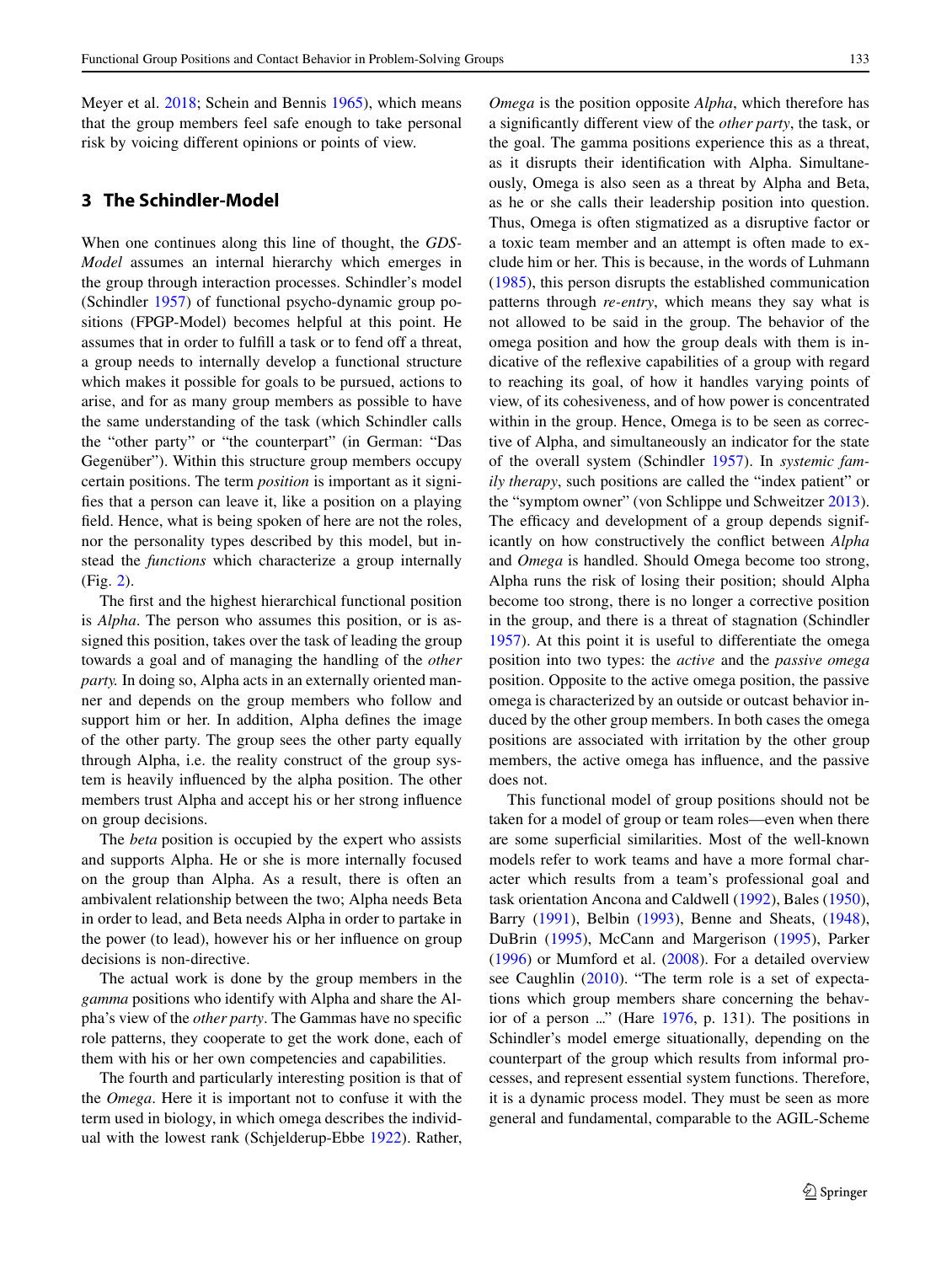<span id="page-3-0"></span>**Fig. 3** Forms of contact



functions outlined by Parsons [\(1961\)](#page-12-24), and they must emerge if a group is to take action (Bachmann [2017\)](#page-11-12).

In the context of agile work, it is crucial for leaders and coaches to analyze the team members' positions to better understand conflicts and other patterns by asking: (1) Who holds the informal alpha position? (2) What is the *other party*? Me, the team leader, or the threat which has triggered the current process of change in the team? (3) Who shares which views with whom in the team? Who supports Alpha? (4) How can I improve collaboration with Alpha, and in doing so obtain better access to the team? (5) Which issues does the omega position address? (6) Are there perhaps unclear structures, unresolved task sections or goal conflicts being addressed here which I, as a person in a leadership position, would need to deal with? These and many other practical questions can be addressed and answered with the FPGP-Model by Schindler [\(1957\)](#page-12-9).

# **4 Forms of contact**

The prediction of behavior (B) by personality traits is a long runner in psychology from the early beginning up to now. Therefore, recent research focusses more on the interaction of person (P) and situation (S),  $B = f(P,S)$  as Lewin [\(1951\)](#page-12-25) already pointed out (see for example Fleeson [2001,](#page-12-26) [2007;](#page-12-27) Rauthmann [2012,](#page-12-28) [2013;](#page-12-29) Ziegler [2014;](#page-12-30) Ziegler et al. [2014\)](#page-12-31). Regarding informal roles in groups, no or only small correlations could be found (for example Stewart et al. [2005;](#page-12-32) Caughlin [2010\)](#page-11-11). Furthermore, Mathieu et al. [\(2019\)](#page-12-6) showed in a review of meta-analyses that the Big Five personality traits (Costa and McCrae [1985\)](#page-11-13) had only a small influence, if any, on team effectiveness.

For this reason, we choose an entirely different approach with origins in Gestalt therapy (Perls et al. [1951\)](#page-12-33). We postulate that the informal functional structure of a group is a result of the group members' interactions and these interactions are mostly characterized by the communication style, and how it is perceived by the other members of the group. From a Gestalt therapy perspective, an individual's interaction with others is characterized by their *contact behavior* (Bachmann [2019b](#page-11-14), [2021;](#page-11-15) Perls et al. [1962;](#page-12-33) Wheeler [1998\)](#page-12-34). There are four main forms of behavior which occur during the contact process. It is their function to control and to regulate the contact process of the self with its environment, for example, in conversations with others, in relationships, within a group, a team, or a family. The forms can be arranged within a system of two coordinating dimensions: *active*—*passive* and *self-orientated*—*externallyoriented* (Fig. [3\)](#page-3-0). As a result of the contact process, the novelty, e.g. something to eat, feel, hear, learn, understand, etc. will either be assimilated and become a part of the self, or it will be rejected. The whole process is driven by the individuals' needs which can be defined as poor states on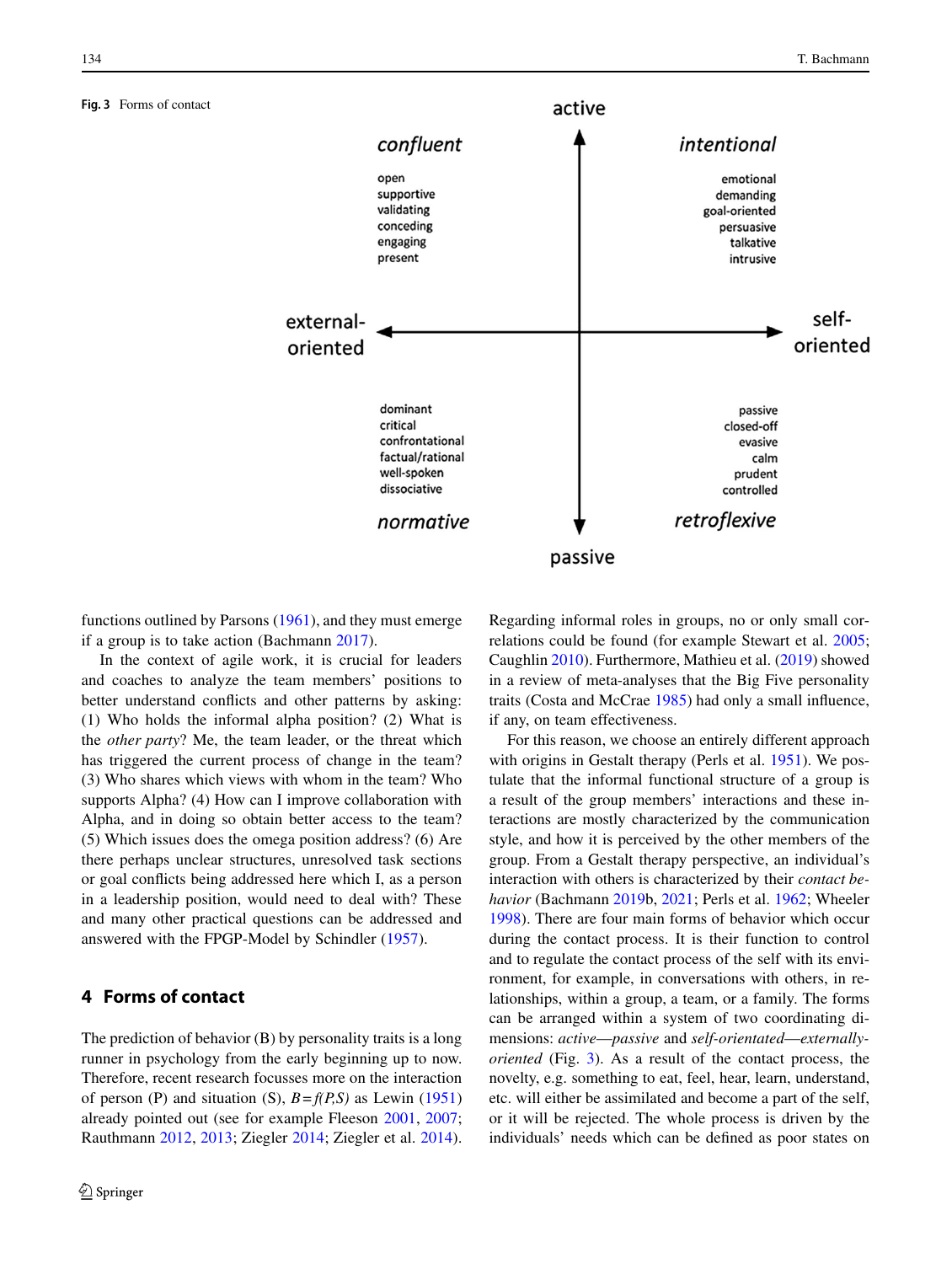a biological, psychical, or social system level e.g. hunger, affection, or affiliation. The goal of the contact process is it to compensate for these poor states and to fulfill needs in a given moment.

The four contact styles are *confluency, projection, retroflection,* and *egotism*. To take a step away from connotations bound to psychotherapy, we suggest naming them more neutrally—the *confluent*, the *intentional*, the *retroflexive*, and the *normative form* of contact (Bachmann 2019, [2021\)](#page-11-15).

The main function of the *confluent* form of contact is to adapt the self to the environment, (i.e. to the other members of the group). The needs of the self are rejected, and in their place the others' requests are regarded and adopted. This form allows for weak contact only since the individual's needs are being neglected. The confluent form has a positive image within social contexts because it is characterized by positive emotions, confirmation and support of others, approachability, and open mindedness (Bachmann 2019). Furthermore, it helps in building connections with others. This form of contact corresponds to the system function *adaption* in Talcott Parsons AGIL-Model (Parsons [1961\)](#page-12-24).

The function of the *intentional* form of contact is to generate and attain goals by making projections of the desired state of need fulfillment. When people are acting in this form they are focused, energetic, and single-minded, but are also found to be assuming or encroaching to others. This contact form, like the three others too, has positive and negative aspects e.g. it can cause irritation in the social context. The intentional form corresponds to the system function *goal attainment* in the AGIL-Model (Parsons [1961\)](#page-12-24).

The *retroflexive* form's function is to inhibit impulses and affects. In this mode, people act shy and modest, suppress negative emotions like anger and fury, but also positive emotions like joy and pleasure. The typical behavior is nonacting, and to such a degree that the acting impulses stay inside the self and absorb psychic energy. This form of contact corresponds to the system function *integration* in the AGIL-Model (Parsons [1961\)](#page-12-24). This contact form also only allows for weak contact and may cause irritation in social relationships.

The *normative* form protects the self from uncontrolled changes through the assimilation of the novelty. In this mode people take control in a social interaction by setting the norm of what is right or wrong. They act factually and impersonally, criticize, and evaluate others, and behave from a distant position. It is also typical for the normative form to show coolness and not to show surprise. This contact form is typical in contexts where people must protect themselves from being publicly hurt by others. It corresponds to the system function *latent structure maintenance* in the AGIL-Model (Parsons [1961\)](#page-12-24). The normative form can evoke trust but also irritation, depending on the way the person is using his or her influence or power in a given social situation.

At the beginning of Gestalt therapy, the contact styles were understood as contact interruptions, because from a more radical point of view, they prevent *real* contact. A recent perspective understands them as functions for regulating contact in a given situation (Wheeler [2013\)](#page-12-34), depending on the context, the others, the needs, the personality, and the social expectations (Bachmann 2019, Bachmann [2022\)](#page-11-15).

# **5 Purpose of the present study**

The goal of the following study is to investigate the relationship between the FPGP-Model (Schindler [1957\)](#page-12-9) and the group members' forms of contact (Bachmann 2019) in problem-solving groups to gain more insights how an informal structure in a group occurs and how this structure influences the groups problem solving performance. Therefore, an approach must be found for identifying the individuals' informal positions. For this purpose, sociometric analysis (Hale [2009;](#page-12-35) Moreno [2012\)](#page-12-13) will be used based on the dimensions of the GDS: *hierarchy, affiliation*, and *intimacy* (Amann [2009;](#page-11-4) Yalom [1995\)](#page-12-14). According to this, the study may find answers to the following questions:

- 1. Is there empirical evidence for the existence of the group positions assumed by the FPGP-Model, and are all of these positions verifiable in every group?
- 2. Do the individuals in each of the positions show a typical contact style?
- 3. Is there a correlation between problem-solving performance and the patterns of the FPGP's?

The theoretical framework allows for the following hypotheses to be tested in an empirical study with problem solving groups.

- 1. There are four main types of informal group positions which can be clearly distinguished along the dimensions of the GDS.
- 1.1. The alpha position is characterized by high scores on influence and trust, and low scores on irritation.
- 1.2. The beta position is characterized by high scores on trust, but low scores on influence and irritation.
- 1.3. The gamma position is characterized by low or medium scores on the three dimensions. There is no distinct pattern.
- 1.4. The omega position can be divided into two subfunctions namely active omega and passive omega.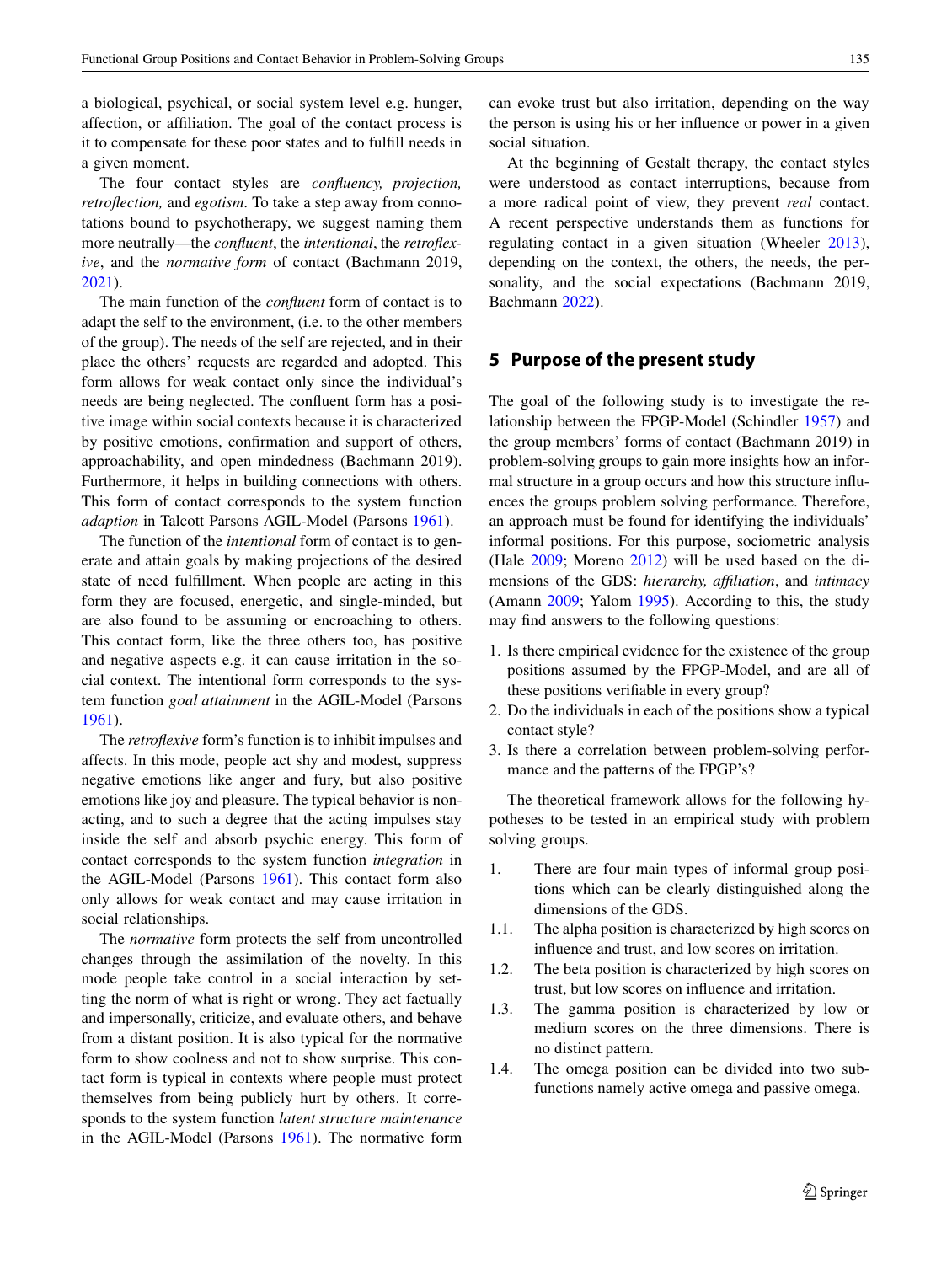<span id="page-5-0"></span>**Table 1** Descriptive Statistics and Intercorrelations for GDS-variables

| Variables     | n   | M         | SD   |                 |                          |                          |
|---------------|-----|-----------|------|-----------------|--------------------------|--------------------------|
| 1. Influence  | 139 | $_{0.51}$ | 0.33 | $\qquad \qquad$ | $\overline{\phantom{0}}$ | $\overline{\phantom{0}}$ |
| 2. Trust      | 139 | 0.51      | 0.26 | $-0.11$         | $\overline{\phantom{0}}$ | $\overline{\phantom{0}}$ |
| 3. Irritation | 139 | 0.49      | 0.49 | $0.26**$        | $-0.54**$                | $\overline{\phantom{m}}$ |

\**p*< 0.05, \*\**p*< 0.01

<span id="page-5-1"></span>**Table 2** Cluster Means and Standard derivations of the GDS-variables, and ANOVA results

| Variable       | Clusters         |      |              |      |                          |      |                          |      |                          |      | <b>ANOVA</b> |      |          |
|----------------|------------------|------|--------------|------|--------------------------|------|--------------------------|------|--------------------------|------|--------------|------|----------|
|                | $\boldsymbol{M}$ | SD   | M            | SD   | $\overline{M}$           | SD   | M                        | SD   | $\boldsymbol{M}$         | SD   | $F$ ratio    | Df   | $\eta^2$ |
| <b>Cluster</b> | $\overline{2}$   |      | $\mathbf{1}$ |      |                          |      |                          |      |                          |      |              |      |          |
| Influence      | 0.37             | 0.30 | 0.56         | 0.33 | $\overline{\phantom{0}}$ | -    |                          |      |                          |      | $10.02**$    | 1136 | 0.07     |
| Trust          | 0.78             | 0.17 | 0.39         | 0.30 | $\overline{\phantom{0}}$ |      |                          |      |                          |      | 117.84**     | 1136 | 0.46     |
| Irritation     | 0.22             | 0.19 | 0.61         | 0.22 | $\overline{\phantom{0}}$ |      |                          |      |                          |      | 97.69**      | 1136 | 0.42     |
| <b>Cluster</b> | 2                |      | 1.1          |      | 1.2                      |      |                          |      |                          |      |              | -    |          |
| Influence      | 0.37             | 0.30 | 0.36         | 0.22 | 0.93                     | 0.09 | -                        |      |                          |      | 83.11**      | 2135 | 0.55     |
| Trust          | 0.78             | 0.17 | 0.34         | 0.19 | 0.47                     | 0.20 | $\overline{\phantom{0}}$ |      |                          |      | $67.43**$    | 2135 | 0.50     |
| Irritation     | 0.22             | 0.19 | 0.58         | 0.21 | 0.65                     | 0.23 |                          |      |                          |      | 50.39**      | 2135 | 0.43     |
| <b>Cluster</b> | 2.1              |      | 2.2          |      | 1.1                      |      | 1.2                      |      |                          |      |              | -    | -        |
| Influence      | 0.12             | 0.14 | 0.64         | 0.15 | 0.36                     | 0.22 | 0.93                     | 0.09 | $\overline{\phantom{0}}$ |      | 122.50**     | 3134 | 0.73     |
| Trust          | 0.84             | 0.11 | 0.73         | 0.20 | 0.34                     | 0.19 | 0.47                     | 0.47 | $\overline{\phantom{0}}$ |      | 46.87**      | 3134 | 0.51     |
| Irritation     | 0.20             | 0.21 | 0.24         | 0.24 | 0.58                     | 0.21 | 0.65                     | 0.65 | $\overline{\phantom{0}}$ |      | 33.58**      | 3134 | 0.43     |
| <b>Cluster</b> | 2.1              |      | 2.2          |      | 1.2                      |      | 1.1.1                    |      | 1.1.2                    |      |              | -    | —        |
| Influence      | 0.12             | 0.14 | 0.64         | 0.15 | 0.93                     | 0.09 | 0.15                     | 0.10 | 0.49                     | 0.17 | 173.89**     | 4133 | 0.84     |
| Trust          | 0.84             | 0.12 | 0.73         | 0.20 | 0.47                     | 0.20 | 0.39                     | 0.17 | 0.31                     | 0.31 | $36.15**$    | 4133 | 0.52     |
| Irritation     | 0.20             | 0.21 | 0.24         | 0.16 | 0.65                     | 0.23 | 0.43                     | 0.15 | 0.68                     | 0.18 | $36.25**$    | 4133 | 0.52     |

The order of the clusters in the table corresponds with the dendrogram in Fig. [4](#page-6-0)

\**p*< 0.05, \*\**p*< 0.01

- 1.4.1. The active omega position is characterized by high scores on influence and irritation, but low scores on trust.
- 1.4.2. The passive omega position is characterized by high scores in irritation, and low scores on influence and trust.
- 2. There are typical relationships between the group positions and the individual contact style.
- 2.1. Confluent and intentional forms are typical for the alpha position.
- 2.2. Confluent and retroflexive forms are typical for the beta position.
- 2.3. The confluent form is typical for the gamma positions.
- 2.4. Intentional and normative forms are typical for the active omega position.
- 2.5. The retroflexive form is typical for the passive omega position.
- 3. Groups in earlier stages of development, when not all positions are occupied, are more flexible, agile, and more divers in opinions which leads to better results in complex group tasks.

Not all of the hypotheses can be derived from the implications of the theoretical models, but rather from many years of empirical observations in which the author of this article surveyed groups in self lead training courses. The survey instruments are described in the following section.

# **6 Method**

# **6.1 Sample**

The data collection was realized in a T-Group setting (Lewin [1945\)](#page-12-12) within an additional occupational coach training program. The mean age of the 147 participants was 40.14 years, 70.10% were female and 29.90% male. All participants had graduated from college or university. The mean group size was 6.84 with a range from 4 to 9. There were a total of 22 groups.

# **6.2 Design**

The groups started the first day of training with two sessions of 90min each. In the first session the group's task was to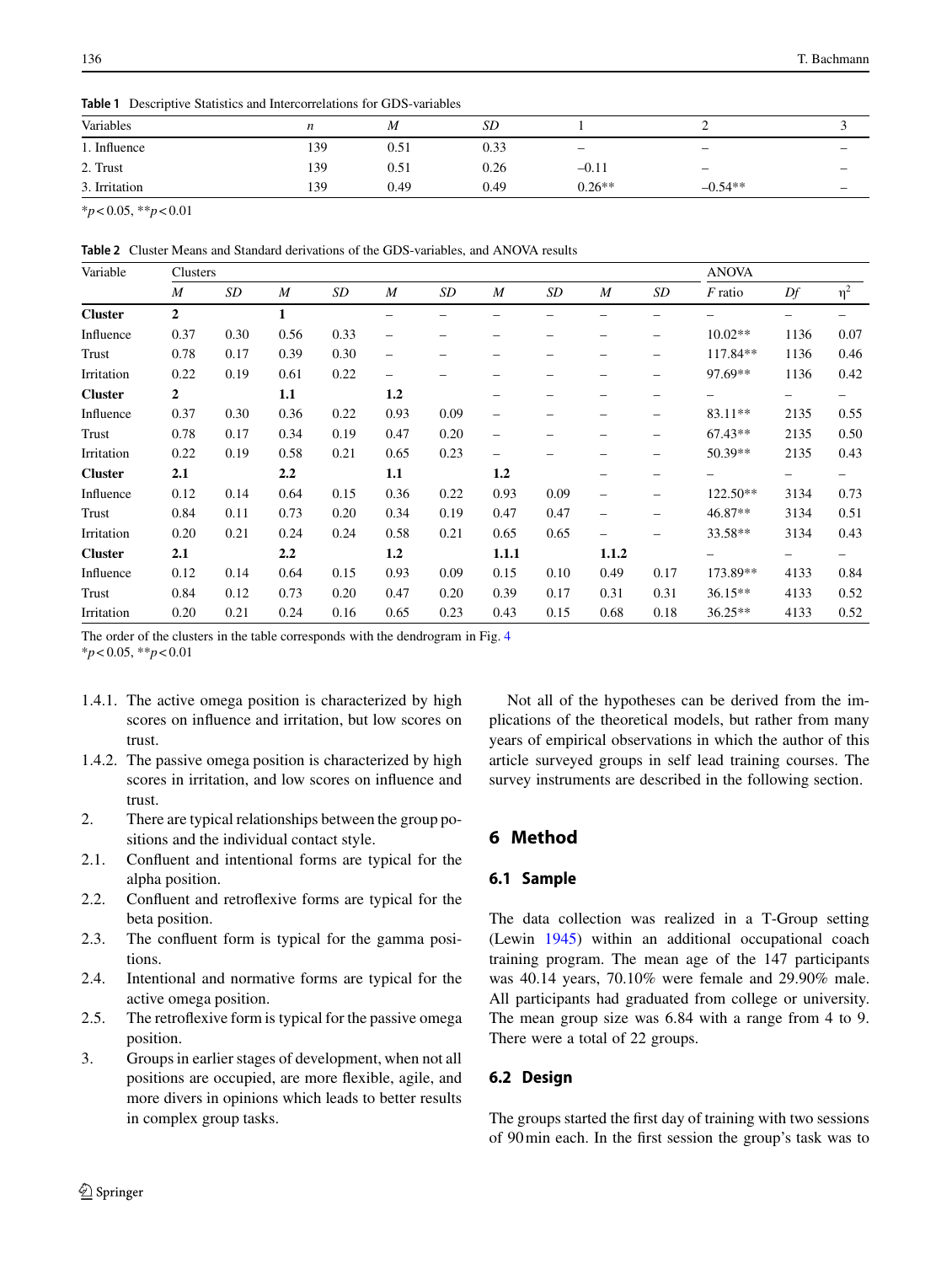<span id="page-6-0"></span>

get familiar with each other and to warm up for the second session where they had to solve the following classic group cooperation task: After a plane crash in the desert, rank 15 unharmed objects, from most to least important, which would give the group a maximum chance of survival. The group's solution could then be compared with an expert solution based on rank differences. These differences can be used as indicators for the group's performance.

#### **6.3 Instruments**

After three more 60-minute sessions the next day, in which they reflected on the group process, a sociometric analyses was conducted by the trainer in each group. The group reflection consisted of a task in which each group member was to select a card, from nine colored cards, which best described each group member. They were given 5min to prepare and then were asked to give the cards to the respective group members. There were three red cards for the dimension *influence* ("you are someone who has influence on the group decisions"), three green cards for *trust* ("you are someone I trust in this group"), and three yellow cards for *irritation* ("you are someone who irritates me sometimes, e.g. someone who it is not easy for me to understand or relate to"). They were instructed to give all 9 cards to the others, but not more than one from the same color to the same person. For the data analysis, the number of cards for each dimension were used, corrected by the maximum number of cards an individual could get in his or her group. As a result, a coefficient for each dimension was computed with values between 0 and 1.

The contact functions were measured by self and external assessment during training. To do so a standardized questionnaire developed in a former study (Bachmann [2019b](#page-11-14)) was used. The items and scale parameters can be seen in the

Appendix. There were four experienced trainers who conducted the program. They were instructed by the author to perform the external assessment. Due to numerous restrictions on time, didactical structure, and the methodology of the coach training program, each individual was only rated by one trainer. For that reason, no inter-rater correlation could be calculated, a disadvantage of this study which was conducted in an applied, not a primary, research context. For the data analyses IBM SPSS Statistics 22 was used. The  $\alpha$ -level was set to 5%.

# **7 Results**

# **7.1 FPGP-Model**

The relationships between the three dimensions of the GDS were investigated by correlation analysis. The coefficients show a small positive correlation between *influence* and *irritation* and a strong negative correlation between *trust* and *irritation.* There is no significant correlation between *trust* and *influence* (Table [1\)](#page-5-0).

In the next step, a hierarchical cluster analysis with the dimensions of the GDS was conducted using the Ward-Method with the goal of determining the number of clusters in the data. The distance matrix was computed by using the squared Euclidian distance. As shown in Fig. [4,](#page-6-0) there were two main clusters with two second order clusters each. The scores for the dimensions of the GDS for the cluster solutions are shown in Table [2.](#page-5-1) Already a first significant result of this analysis can be pointed out; namely, the dimension of *intimacy*, represented by the question on trust, which out of the main clusters has the greatest difference in scores between Cluster 1 (*N*= 97) and Cluster 2 (*N*= 41). The dimension *irritation* shows a smaller effect, the effect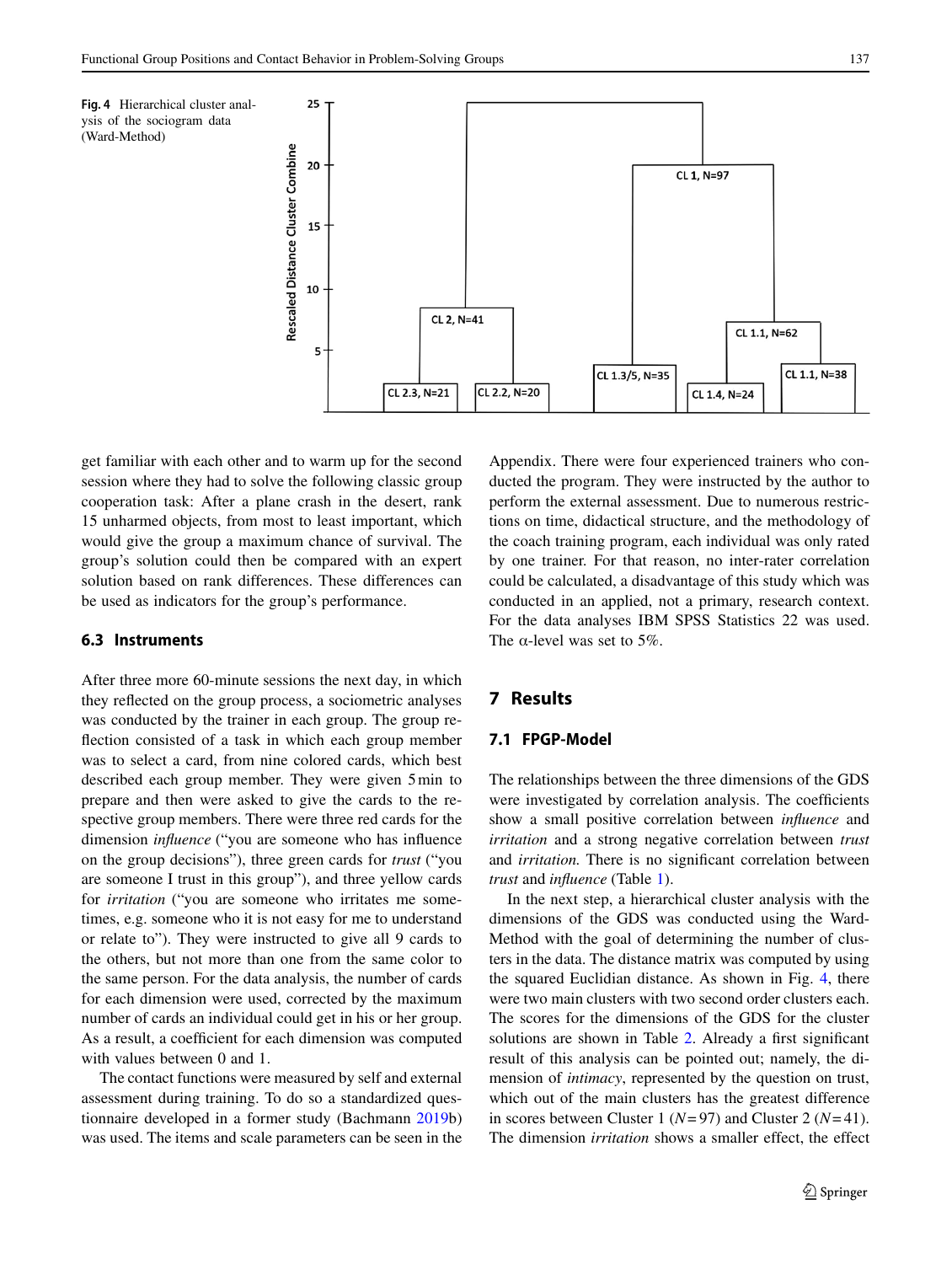

<span id="page-7-0"></span>**Fig. 5** Final cluster centers after 6 iterations with the sociogram data of the GDS. Note. Error bars show standard errors

of *influence* is also significant but small. On next level, the dimension of *power* has the most impact, represented by the question on *influence*. This leads to a split of Cluster 1 into Cluster 1.1 ( $N=62$ ) and Cluster 1.2 ( $N=35$ ). In the next step Cluster 2 is split into Cluster 2.1 (*N*= 21) and Cluster 2.2 (*N*= 20) also by the impact of the *influence* dimension. The same happens on the last level where Cluster 1.1 split into Cluster 1.1.1 (*N*= 24) into Cluster 1.1.2 (*N*= 38) (Fig. [4\)](#page-6-0).

Regarding Schindler's model in the Four-Cluster-Solution, Cluster 2 can be interpreted as the alpha position and Cluster 3 as the beta position. Both score high on the dimension of *trust* and low on *irritation*, whereas *Alpha* also scores high on the dimension of *influence*. Cluster 4 can be seen as the omega position because of high values on *influence* and *irritation* and lower scores on *trust*. Cluster 1 represents the *gamma* position with mostly medium scores.

An additional Five-Cluster-Solution is shown in Table [2.](#page-5-1) On this level, the gamma-cluster (Cluster 1) is split into Cluster 1.1 and 1.4 which can be interpreted as the passive omega position. This cluster is characterized by low *influence* and medium *trust* and *irritation*. The results of the Ward-cluster analysis support hypotheses 1 to 1.4.

In the next step a k-means cluster analysis was performed. Thereby, the patterns of the five clusters from the Ward-solution were used as initial cluster centers. According to the hypotheses on the patterns of group positions on the three dimensions, the initial values were transformed into bipolar scales from 0 to 1 with a center point of 0.5. The initial cluster centers for the three dimensions *influence, trust, and irritation* were  $\alpha(1, 1, 0)$ ,  $\beta(0, 1, 0)$ , γ(0.5, 0.5, 0.5),  $Ω_{\text{active}}(1, 0, 1)$ , and  $Ω_{\text{passive}}(0, 0, 1)$ . The results are shown in Fig. [5.](#page-7-0)

Table [3](#page-7-1) shows the ANOVA results of the quick cluster procedure. The data show that the largest differences in mean values between clusters exist on the dimension *influence*. The dimensions *trust* and *irritation* differentiate the clusters much less, but the results are similar to the hierarchical cluster analysis. The difference between the two cluster methods is that the k-means cluster show clearer and more concise characterization of the group types. In sum, the results support the hypotheses 1 to 1.4.

<span id="page-7-1"></span>**Table 3** Cluster means and standard derivation of the sociogram data and ANOVA results

| Variable   | $\alpha$ |      |          |      | $\sim$ |      | $\Omega_{\text{active}}$ |      | $\Omega_{\text{passive}}$ |      | <b>ANOVA</b>   |      |                |
|------------|----------|------|----------|------|--------|------|--------------------------|------|---------------------------|------|----------------|------|----------------|
|            | $N = 17$ |      | $N = 34$ |      | $N=29$ |      | $N = 36$                 |      | $N = 22$                  |      |                |      |                |
|            | M        | SD   | M        | SD   | M      | SD   | M                        | SD   | M                         | SD   | <i>F</i> ratio | Df   | n <sup>2</sup> |
| Influence  | 0.81     | 0.19 | 0.13     | 0.13 | 0.52   | 0.10 | 0.88                     | 0.13 | 0.25                      | 0.16 | $167.13**$     | 4133 | 0.83           |
| Trust      | 0.78     | 0.78 | 0.71     | 0.22 | 0.49   | 0.14 | 0.38                     | 0.20 | 0.21                      | 0.14 | $39.11**$      | 4133 | 0.54           |
| Irritation | 0.28     | 0.28 | 0.26     | 0.20 | 0.45   | 0.15 | 0.71                     | 0.20 | 0.73                      | 0.18 | $37.13**$      | 4133 | 0.53           |

\**p*< 0.05, \*\**p*< 0.01

<span id="page-7-2"></span>**Table 4** K-means cluster centers (z-values) and standard derivation of the contact forms and ANOVA results

| Variable     | $\alpha$         |                            |         |      | $\sim$                   |      | $\Omega_{\text{active}}$ |         | $\Omega_{\text{passive}}$ |      | <b>ANOVA</b> |                |          |
|--------------|------------------|----------------------------|---------|------|--------------------------|------|--------------------------|---------|---------------------------|------|--------------|----------------|----------|
|              | $N = 16$         | $N=21$<br>$N=29$<br>$N=28$ |         |      | $N=18$                   |      |                          |         |                           |      |              |                |          |
|              | $\boldsymbol{M}$ | <b>SD</b>                  | M       | SD   | $\boldsymbol{M}$         | SD   | M                        | SD      | M                         | SD   | $F$ ratio    | Df             | $\eta^2$ |
| Confluent    | 0.22             | 0.73                       | 0.02    | 0.73 | 0.27                     | 0.80 | $-0.22$                  | 0.95    | $-0.25$                   | 0.80 | 1.81         | 4, 107,<br>111 | 0.06     |
| Intentional  | 0.27             | 0.46                       | $-0.21$ | 0.67 | $-0.19$                  | 0.65 | 0.34                     | 0.77.85 | $-0.31$                   | 0.74 | $4.38**$     | 4, 107,<br>111 | 0.14     |
| Retroflexive | $-0.45$          | 0.50                       | .40     | 0.80 | $-0.05$<br>$-0.25$       | 0.86 | $-0.32$                  | 0.83    | 0.44                      | 0.62 | $6.05**$     | 4, 107,<br>111 | 0.18     |
| Normative    | $-0.10$          | 0.74                       | $-0.35$ | 0.71 | $\overline{\phantom{0}}$ | 0.56 | 0.41                     | -       | 0.14                      | 0.57 | $5.06**$     | 4, 107,<br>111 | 0.16     |

\**p*< 0.05, \*\**p*< 0.01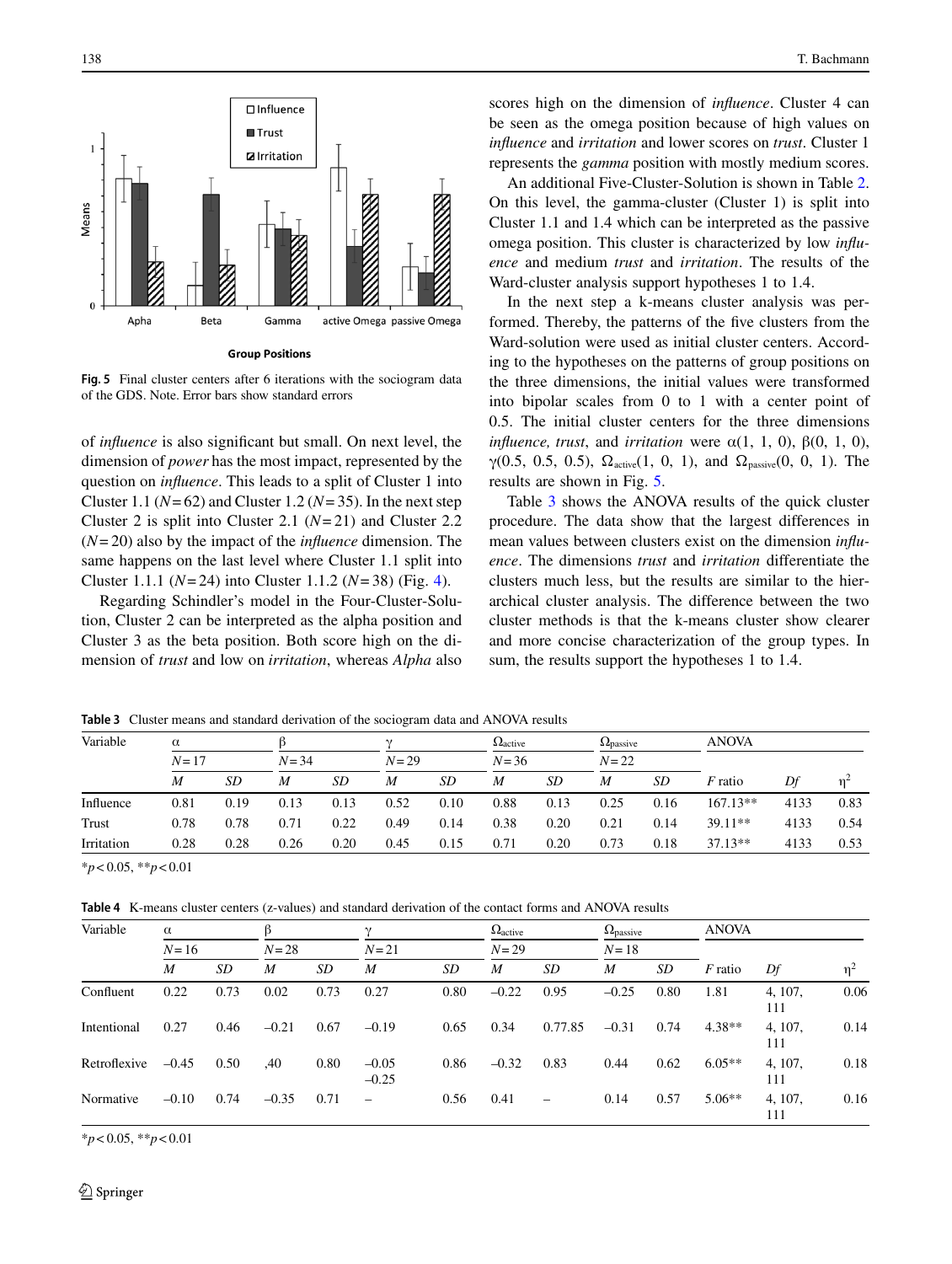

<span id="page-8-0"></span>**Fig. 6** Alpha position and forms of contact means (z-values)



<span id="page-8-1"></span>**Fig. 7** Beta position and forms of contact means (z-values)



<span id="page-8-2"></span>**Fig. 8** Gamma position and forms of contact means (z-values)

## **7.2 Contact forms**

In this section the relationship between contact forms and group position were analyzed. The ANOVA shows significant differences for the *intentional, retroflexive* and *normative* contact forms*.* For the *confluent* contact form, no significant differences in means between the group position could be detected (Table [4\)](#page-7-2).

The spider charts in Fig. [6,](#page-8-0) [7,](#page-8-1) [8,](#page-8-2) [9](#page-8-3) und [10](#page-8-4) concisely depicts the individuals' contact forms in relation to the different group positions. The alpha position is characterized by the *confluent* and the *intentional* form but not by the



<span id="page-8-3"></span>**Fig. 9** Active omega position and forms of contact means (z-values)



<span id="page-8-4"></span>**Fig. 10** Passive omega position and forms of contact means (z-values)

*retroflexive* and the *normative* form. Individuals in the Beta position show strong retroflexive behavior and a slight confluent behavior. The gamma position is marked by confluent behavior and a low value on the other contact forms. Active Omega differs entirely from the other positions. It is characterized by strong intentional and normative behavior and low values in terms of the confluent and the retroflexive forms. The passive Omega position shows high values for the retroflexive and medium values for the normative form, whereby the confluent and the intentional form show low values. These results essentially support hypotheses 2 to 2.5.

#### **7.3 Problem solving performance**

In order to thoroughly answer research question 1, the groups were analyzed with regard to the frequency of the group positions. Table [5](#page-9-0) shows the cast of the group positions for each group. The results show that not all of the group positions are equally filled. There are only a few groups which are close to a model conform cast. This means that every primary position is occupied by only one individual (e.g. groups 12 to 15). The general pattern is that if the alpha position is occupied than there are fewer Betas and active Omegas and more passive Omegas and vice versa.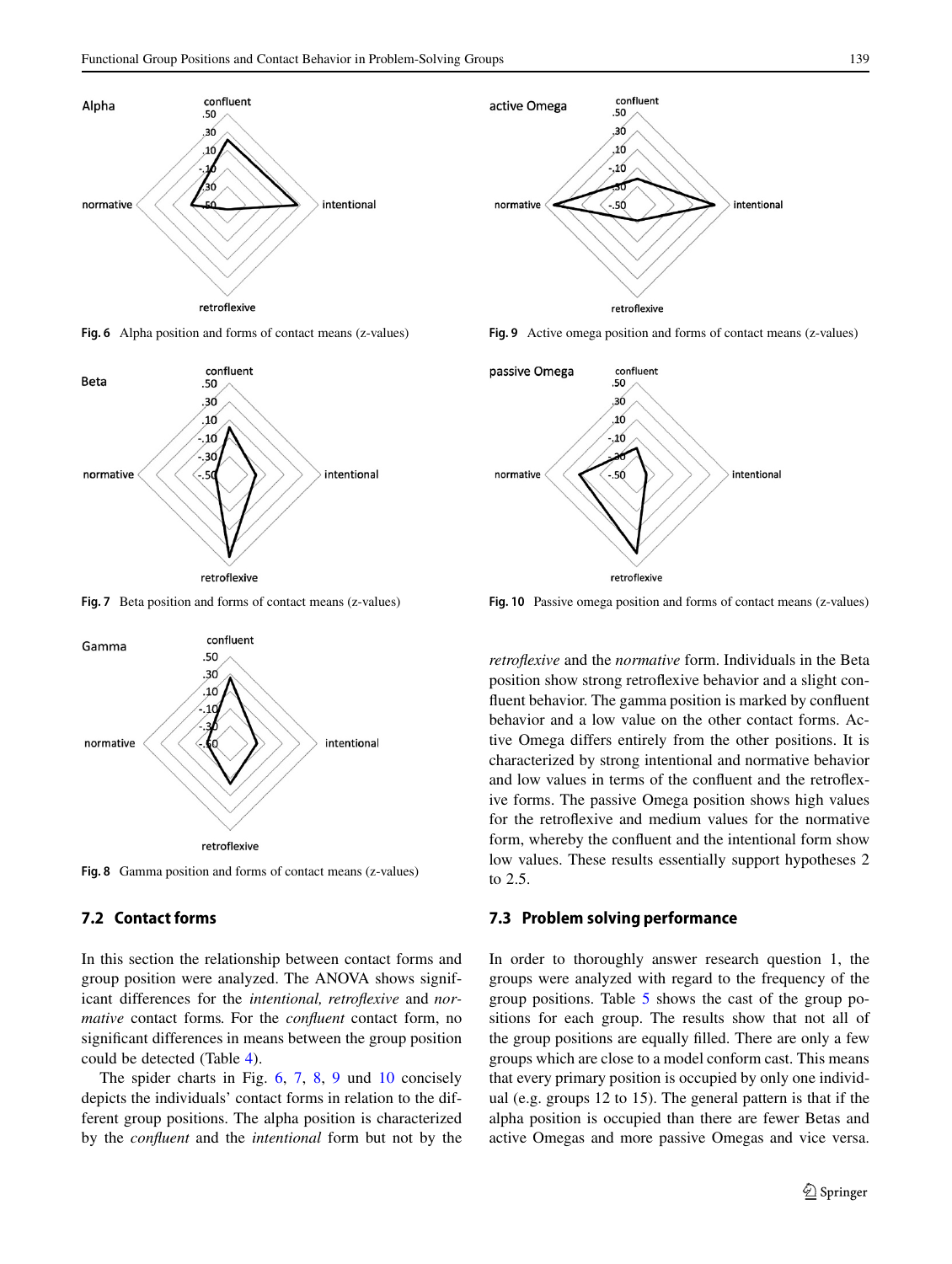<span id="page-9-0"></span>**Table 5** Number of individuals on the group positions for each group

| Group Number   |                  | Group positions  |                  |                          |                           |
|----------------|------------------|------------------|------------------|--------------------------|---------------------------|
|                | $\alpha$         | β                | $\gamma$         | $\Omega_{\text{active}}$ | $\Omega_{\text{passive}}$ |
| $\mathbf{1}$   | $\boldsymbol{0}$ | $\mathbf{1}$     | $\,1\,$          | $\sqrt{2}$               | $\boldsymbol{0}$          |
| $\overline{c}$ | $\boldsymbol{0}$ | $\mathbf{1}$     | $\,1\,$          | $\sqrt{2}$               | $\mathbf{1}$              |
| $\mathfrak{Z}$ | $\boldsymbol{0}$ | $\mathbf{1}$     | $\mathbf{2}$     | $\sqrt{2}$               | $\mathbf{1}$              |
| $\overline{4}$ | $\boldsymbol{0}$ | $\mathbf{1}$     | $\overline{c}$   | $\sqrt{2}$               | $\overline{c}$            |
| 5              | $\boldsymbol{0}$ | $\sqrt{2}$       | $\,1\,$          | $\mathfrak{Z}$           | $\mathbf{1}$              |
| 6              | $\boldsymbol{0}$ | $\boldsymbol{2}$ | 3                | $\mathbf{1}$             | $\boldsymbol{0}$          |
| 7              | $\boldsymbol{0}$ | $\sqrt{2}$       | $\overline{4}$   | $\boldsymbol{0}$         | $\overline{c}$            |
| 8              | $\boldsymbol{0}$ | 3                | $\,1\,$          | $\mathfrak{Z}$           | $\boldsymbol{0}$          |
| 9              | $\boldsymbol{0}$ | $\mathfrak{Z}$   | $\mathbf{1}$     | $\mathfrak{Z}$           | $\boldsymbol{0}$          |
| 10             | $\boldsymbol{0}$ | 3                | 3                | $\sqrt{2}$               | $\boldsymbol{0}$          |
| 11             | $\boldsymbol{0}$ | $\overline{4}$   | $\boldsymbol{0}$ | $\mathfrak{Z}$           | $\boldsymbol{0}$          |
| 12             | $\mathbf{1}$     | $\,1$            | $\boldsymbol{0}$ | $\sqrt{2}$               | $\,1\,$                   |
| 13             | $\mathbf{1}$     | $\mathbf{1}$     | $\,1$            | $\sqrt{2}$               | $\mathbf{1}$              |
| 14             | $\mathbf{1}$     | $\mathbf{1}$     | $\mathbf{1}$     | $\sqrt{2}$               | $\sqrt{2}$                |
| 15             | $\mathbf{1}$     | $\mathbf{1}$     | $\overline{c}$   | $\mathbf{1}$             | $\overline{c}$            |
| 16             | $\mathbf{1}$     | $\overline{c}$   | $\overline{c}$   | $\sqrt{2}$               | $\boldsymbol{0}$          |
| 17             | $\boldsymbol{2}$ | $\boldsymbol{0}$ | $\mathbf{1}$     | $\mathbf{1}$             | $\mathbf{1}$              |
| 18             | $\sqrt{2}$       | $\sqrt{2}$       | $\,1$            | $\mathbf{1}$             | $\mathbf{1}$              |
| 19             | $\sqrt{2}$       | $\boldsymbol{2}$ | $\mathbf{1}$     | $\sqrt{2}$               | $\sqrt{2}$                |
| $20\,$         | 3                | $\boldsymbol{0}$ | $\mathbf{1}$     | $\boldsymbol{0}$         | $\overline{c}$            |
| 21             | 3                | $\mathbf{1}$     | $\boldsymbol{0}$ | $\boldsymbol{0}$         | 3                         |

If there is no Alpha than there are more Betas and active Omegas. An obvious interpretation of these results would be that the two clusters of groups are at different stages of development. Some groups are still in the storming phase (according to Tuckman [1965\)](#page-12-7), whereas in others, all positions have already been occupied and have thus developed an informal structure and are subsequently in the norming or performing phase.

In the last step of data analysis, the groups were split by the median of the performance indicator. To compare the groups' solutions with the experts' solution, the sums of the 15 ranked differences were calculated. A perfect fit would be indicated by the value 0, the greatest difference by the value 112. Because of missing data, only 17 groups could be investigated in this analysis. The mean of the rank differences in the upper half was  $M = 44.42$  (*SD* = 4.70), whereas the mean of the lower half was  $M = 58.13$  (*SD* = 4.89). Table [6](#page-9-1) shows the number of individuals in each group position by median-split.

The results in Table [6](#page-9-1) show different tendencies in the distribution of functional group positions. In the groups with better results (upper half), fewer alpha positions were occupied, more beta and active omega, and fewer passive omega. In the groups in the lower half, more alpha positions were occupied, fewer beta and active omega, and more passive omega positions. This leads to the assumption that groups are more successful in the cooperative and complex task used here before they have formed a stable informal structure. For a good task solution, it seems to be more important that there are differing opinions, ideas, conflicts and contradictions in the group (Alpha-Omega conflict), but also several persons who ensure trust and cohesion in the group (Beta) and altogether fewer passive members (passive Omega). Due to the small sample size, these results are unfortunately not significant  $(X^2 df = 6.82; p = 0.14)$  but can be included in the discussion of results as an obvious trend.

# **8 Discussion**

In the presented study, four theoretical approaches from group and interaction research were examined and related to each other: the FPGP-Model by Schindler [\(1957\)](#page-12-9), the GDS (Amann [2009;](#page-11-4) Yalom [1995\)](#page-12-14), and forms of contact (Bachmann 2019) based on a sociometric analysis (Moreno [2012\)](#page-12-13). The aim was to obtain empirical evidence of Schindler's model and to describe, on the one hand, how group members are perceived in their positions by the group, and on the other hand, which contact behavior is typical for the respective functional position in the group.

The results can be seen as strong evidence for the Schindler-Model [\(1957\)](#page-12-9). Despite the popularity of the model, especially in German speaking countries, the author is not aware of any empirical studies on it. This may be due to the difficult operationalization of the group positions and the superficial similarity to models from behavioral biology (e.g. Schjelderup-Ebbe [1922\)](#page-12-17).

The group positions found in this study by the cluster analyses deviate in part from Schindler's descriptions. Especially the beta position, which is described by Schindler as an expert position, but here it mainly presents itself as a position of trust. The fifth position, passive omega, is not mentioned by Schindler at all. According to the results

<span id="page-9-1"></span>**Table 6** Number of individuals on the group positions for each group median-split by performance

| Median-split groups   | Group positions |    |    |                          |                   |     |  |  |  |  |
|-----------------------|-----------------|----|----|--------------------------|-------------------|-----|--|--|--|--|
|                       | $\alpha$        |    |    | $\Omega_{\text{active}}$ | <b>S</b> 2passive |     |  |  |  |  |
| Upper half (8 groups) |                 |    |    | 19                       |                   | 59  |  |  |  |  |
| Lower half (9 groups) | 10              |    | 10 | 10                       |                   | 53  |  |  |  |  |
| Sum                   | 16              | 28 | ∠⊥ | 19                       | 18                | 112 |  |  |  |  |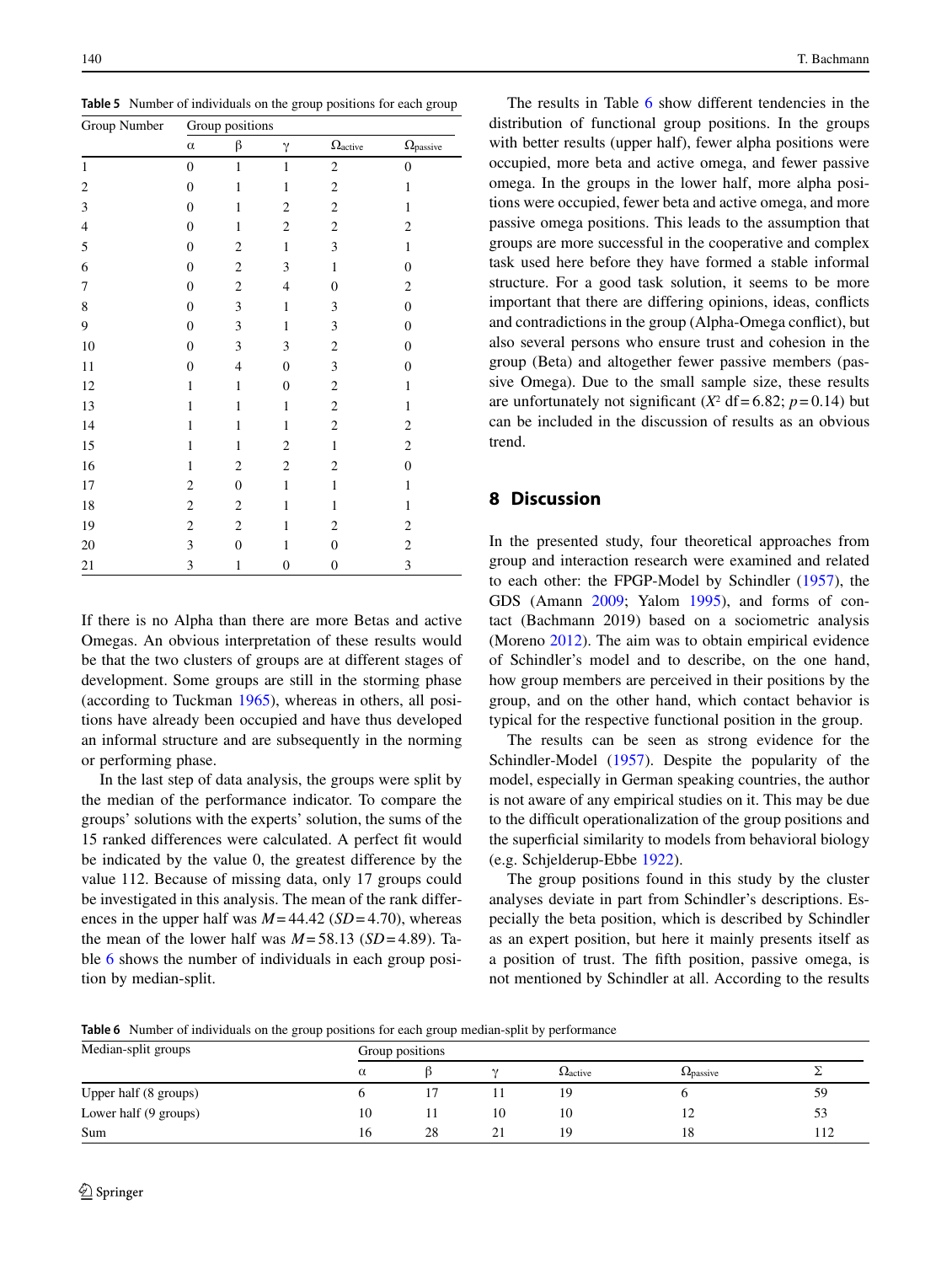of the present study, it can be understood as an outsider position. The most important aspect of Schindler's model is that he considers the group positions *functionally*. It is about an internal differentiation of the group that emerges in the course of group development depending on the counterpart, so that the group can act in a coordinated manner and achieve goals. The model should therefore not be confused with typologies, personality, or evolution biology models.

The behavior of the group members that comes to light in the process of building an informal structure within the group can be described by different and typical forms of contact (Bachmann [2019b](#page-11-14), [2021\)](#page-11-15). According to this, shared leadership is not limited to a single person, e.g. those in the alpha position, but is rather the result of interaction processes characterized by mutual trust, empowerment, and support, but also by differentiation and conflict. The results of this study lead to a revisited FPGP-Model.

Depending on the counterpart of the group and the developmental stage, five typical functional positions in small problem-solving groups can occur:

- 1. The alpha position, *the leader*, is characterized by forms of contact which induce goal orientation for the group (intentional form of contact) and connection the group members' needs (confluent form of contact). The main qualities of this position are influence and trust.
- 2. The beta position, *the confidant*, is characterized by the forms of contact which induce connection to the needs of the group members (confluent form of contact) and restraint (retroflexive form of contact). The main quality of this position is trust.
- 3. The gamma position, *the group member*, is characterized by the form of contact which induces connection to the needs of the other group members (confluent form of contact). There is no especially pronounced quality of this position.
- 4. The active omega position, *the opposer*, is characterized by forms of contact which induce goal orientation for the group (intentional form of contact) and strong opinions and evaluations (normative form of contact). The main qualities of this position are influence and a lack of affiliation, both of which are indicated by group members' irritation.
- 5. The passive omega position, *the outsider*, is characterized by the form of contact which is marked by restraint (the retroflexive form of contact). The main quality of this position is a lack of affiliation, which is expressed through group members' irritation.

The results of this study have led to new and distinctive views on informal group positions. First and foremost, the GDS-Dimension illustrates the group members' perception of the positions and the forms of contact their behavior in the interaction process. The model could therefore be applied to team analysis and leadership training. For example, in the context of shared leadership, the revised Schindler-Model can help to explain why, where, and how leadership occurs in a group during a collaborative process in response to the task the group is facing. The first important result of the study is the role of trust on the informal structuring of the group. The dimension on trust is polarized between two subgroups represented by Alpha and Omega. The extent to which a dynamic stability can develop from trust and competition is crucial for the development and performance of groups, without it a group would not be able to act and make decisions. Further research on group dynamics and informal group structures could certainly identify even more factors that promote the development of trust and psychological safety in groups. Besides context factors, formal leadership, task dependency and other important aspects from team effectiveness research (Mathieu et al. [2019\)](#page-12-6), the interactions on a micro level represented by the forms of contact can lead to deeper insights on these inner processes.

The second interesting result relates to group performance and informal structures. We conclude that groups perform better on complex problem-solving tasks before an informal structure has stabilized. Once a structure has emerged, its success depends on whether the group has identified the appropriate Alpha or not. These results correspond to a study by Bachmann [\(2019a](#page-11-0)) were three types of problem-solving groups were identified: (1) groups without the alpha position (no final informal structure); (2) groups with a final structure and the appropriate Alpha, which achieve good results; and (3) groups with a final structure and an ill-suited Alpha, which achieve only poor results. This supports the shared leadership concept and clearly demonstrates the importance of keeping teams agile and flexible, especially since it is difficult to evaluate when the best informal structure has emerged.

# **9 Limitations**

This study is subject to some limitations due to the practical investigative context, which was not primarily research oriented. This led to restrictions on the study design, the composition of participants, and the survey instruments. One crucial point is the data quality. Although the data were from different sources (self-assessment, external assessment, peer assessment on individuals, external performance measure) and of different levels (rating and metric data) no real observation data could be obtained. Further investigations should take this in account.

On the other hand, this is also a benefit, as the ecological validity of the results originate from real life adults in an extra occupational training context and not from psychol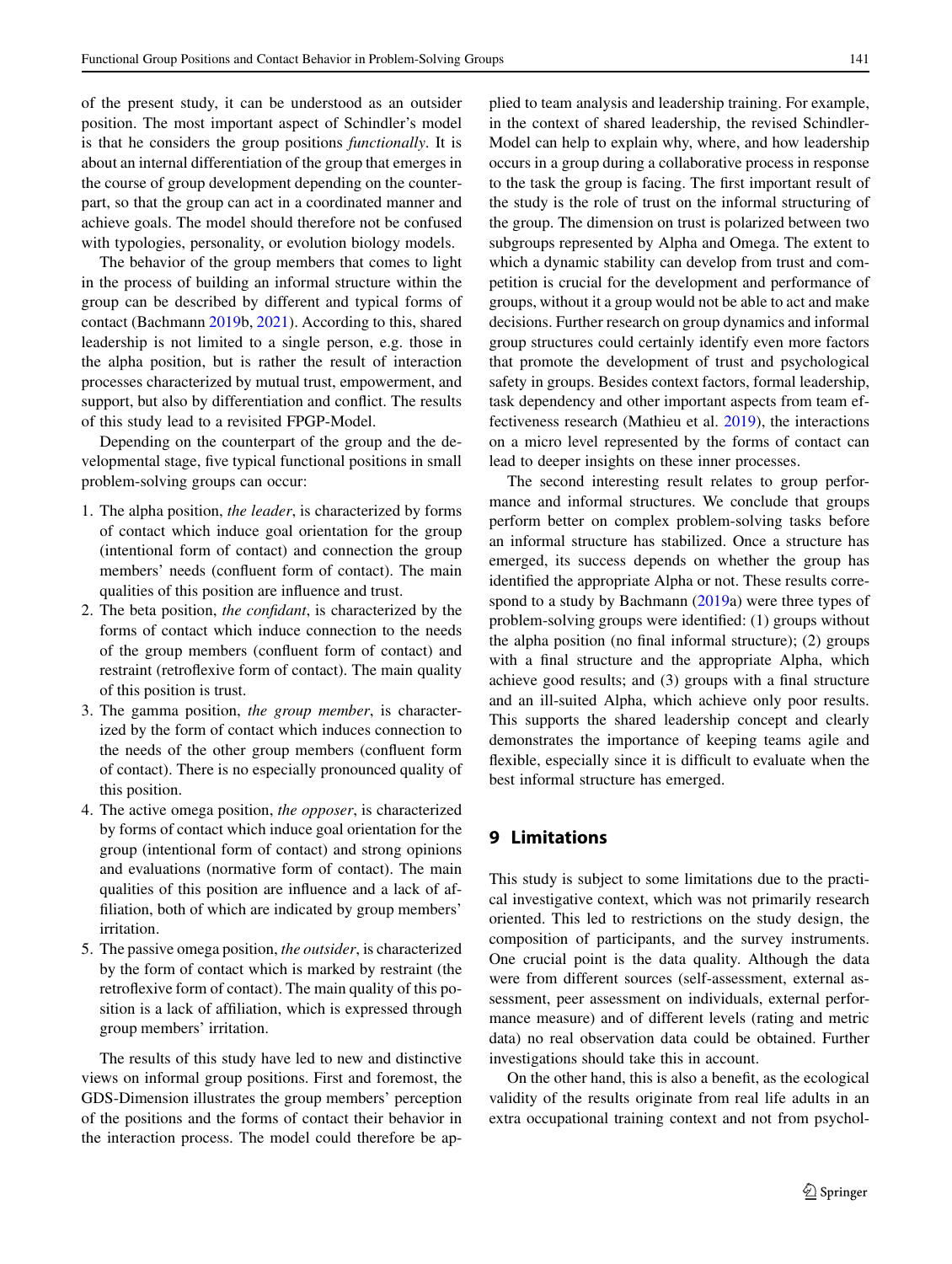ogy students who must participate in several studies to meet the requirements of their studies.

**Open Access** This article is licensed under a Creative Commons Attribution 4.0 International License, which permits use, sharing, adaptation, distribution and reproduction in any medium or format, as long as you give appropriate credit to the original author(s) and the source, provide a link to the Creative Commons licence, and indicate if changes were made. The images or other third party material in this article are included in the article's Creative Commons licence, unless indicated otherwise in a credit line to the material. If material is not included in the article's Creative Commons licence and your intended use is not permitted by statutory regulation or exceeds the permitted use, you will need to obtain permission directly from the copyright holder. To view a copy of this licence, visit [http://creativecommons.org/licenses/by/4.](http://creativecommons.org/licenses/by/4.0/)  $\Omega$ 

# **Appendix**

**Table 7** Contact forms self-assessment scales (*N*= 138)

#### **Confluent contact form**  $(a = 0.81)$

Good relationships with others are most important to me

I like to confirm others in what they say

It is important to me to dissolve boundaries and establish closeness

I do not take myself too seriously

When there is harmony with others, I feel good

**Intentional contact form (** $\alpha$  **= 0.78)** 

I usually have clear goals and ideas

In my assessments of others, I am often right

I often know what someone wants to say before he/she has finished speaking

I can win others over

I can well assess the motives for which other people act

#### **Retroflexive contact form**  $(a = 0.79)$

I am not so quick to show others what moves me

I am rather reserved

I often suppress my feelings

I am not so quick to approach people

I usually leave initiatives to others

#### **Normative contact form**  $(a = 0.80)$

I sometimes find it difficult to let others explain things to me

I often cannot keep to myself and have to improve others when they make mistakes

What others think about me usually does not surprise me

I like to give others tips on how something works or how to do something

It is not easy for me to get involved in uncertain situations

**Acknowledgements** I would like to take this opportunity to thank the numerous participants in the artop-Institute training programs at the Humboldt-Universität zu Berlin whose participation made this study possible in the first place. I would also like to thank my colleague Matthias Ziegler for critiquing the manuscript.

**Funding** Open Access funding enabled and organized by Projekt DEAL.

**Conflict of interest** T. Bachmann declares that he has no competing interests.

### **References**

- <span id="page-11-4"></span>Amann, A. (2009). Der Prozess des Diagnostizierens – Wie untersuche ich eine Gruppe? In C. Edding & K. Schattenhofer (Eds.), *Handbuch: Alles über Gruppen.[All about groups] Theorie, Anwendung, Praxis* (pp. 404–436). Weinheim: Beltz.
- <span id="page-11-6"></span>Ancona, D., & Caldwell, D. (1992). Bridging the boundary: External activity and performance in organizational teams. *Administrative Science Quarterly*, *37*(4), 634–665. [https://doi.org/10.2307/](https://doi.org/10.2307/2393475) [2393475.](https://doi.org/10.2307/2393475)
- <span id="page-11-12"></span>Bachmann, T. (2017). Coaching and group dynamics. In A. Schreyögg & C.C. Schmidt-Lellek (Eds.), *The Professionalization of Coaching* (pp. 223–248). Wiesbaden: Springer. [https://doi.org/10.1007/](https://doi.org/10.1007/978-3-658-16805-6_13) [978-3-658-16805-6\\_13.](https://doi.org/10.1007/978-3-658-16805-6_13)
- <span id="page-11-0"></span>Bachmann, T. (2019a). Gruppenintelligenz – gemeinsam sind wir besser? *Gruppe Interaktion Organisation*, *50*, 397–411. [https://](https://doi.org/10.1007/s11612-019-00490-0) [doi.org/10.1007/s11612-019-00490-0.](https://doi.org/10.1007/s11612-019-00490-0)
- <span id="page-11-14"></span>Bachmann, T. (2019b). *Formen des Kontakts [Forms of contact]*. Heidelberg: Carl Auer Verlag.
- <span id="page-11-15"></span>Bachmann, T. (2022). The forms of contact—an approach to theme, process, state, and methods in coaching [in Press]. In S. Greif, H. Moeller, W. Scholl, J. Passmore & F. Mueller (Eds.), *The international handbook of evidence-based coaching—theory, research, and practice*. Wiesbaden: Springer Nature.
- <span id="page-11-7"></span>Bales, R. F. (1950). *Interaction process analysis: a method for the study of small groups*. Cambridge, MA: Addison-Wesley.
- <span id="page-11-3"></span>Barry, D. (1991). Managing the bossless team: Lessons in distributed leadership. *Organizational Dynamics*, *20*(1), 31–47. [https://doi.](https://doi.org/10.1016/0090-2616(91)90081-J) [org/10.1016/0090-2616\(91\)90081-J.](https://doi.org/10.1016/0090-2616(91)90081-J)
- <span id="page-11-8"></span>Belbin, R.M. (1993). *Team roles at work*. Oxford: Butterworth-Heinemann.
- <span id="page-11-9"></span>Benne, K. D., & Sheats, P. (1948). Functional roles of group members. *Journal of Social Issues*, *4*(2), 41–49. [https://doi.org/10.1111/j.](https://doi.org/10.1111/j.1540-4560.1948.tb01783.x) [1540-4560.1948.tb01783.x.](https://doi.org/10.1111/j.1540-4560.1948.tb01783.x)
- <span id="page-11-1"></span>Carson, J.B., Tesluk, P.E., & Marrone, J.A. (2007). Shared leadership in teams: an investigation of antecedent conditions and performance. *Academy of Management Journal*, *50*(5), 1217–1234. [https://doi.org/10.5465/amj.2007.20159921.](https://doi.org/10.5465/amj.2007.20159921)
- <span id="page-11-11"></span>Caughlin, D. E. (2010). *The impact of personality, informal roles, and team informal role configuration on team effectiveness*. Doctoral dissertation. Indianapolis: Purdue University.
- <span id="page-11-13"></span>Costa, P. T., & McCrae, R.R. (1985). *The NEO personality inventory*. Odessa, FL: Psychological Assessment Resources.
- <span id="page-11-2"></span>D'Innocenzo, L., Mathieu, J. E., & Kukenberger, M.R. (2016). A meta-analysis of different forms of shared leadership–team performance relations. *Journal of Management*, *42*(7), 1964–1991. [https://doi.org/10.1177/0149206314525205.](https://doi.org/10.1177/0149206314525205)
- <span id="page-11-10"></span>DuBrin, A. J. (1995). *The breakthrough team player*. New York, NY: American Management Association.
- <span id="page-11-5"></span>Edmondson, A.C., & Lei, Z. (2014). Psychological safety: the history, renaissance, and future of an interpersonal construct. *Annual Review of Organizational Psychology and Organizational Behavior*, *1*(1), 23–43. [https://doi.org/10.1146/annurev-orgpsych-031413-](https://doi.org/10.1146/annurev-orgpsych-031413-091305) [091305.](https://doi.org/10.1146/annurev-orgpsych-031413-091305)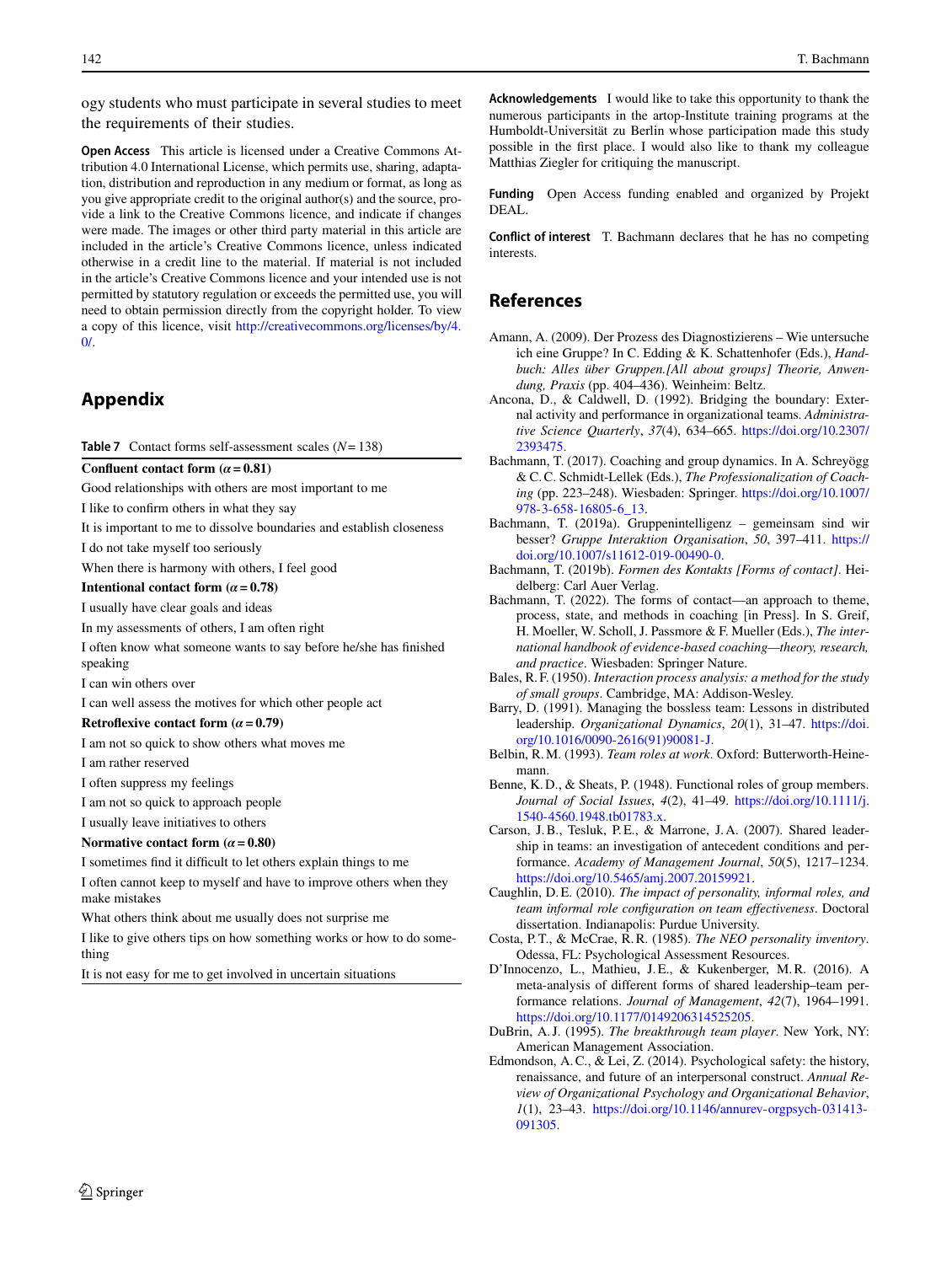- <span id="page-12-26"></span>Fleeson, W. (2001). Toward a structure- and process-integrated view of personality: traits as density distributions of states. *Journal of Personality and Social Psychology*, *80*(6), 1011–1027. [https://doi.](https://doi.org/10.1037/0022-3514.80.6.1011) [org/10.1037/0022-3514.80.6.1011.](https://doi.org/10.1037/0022-3514.80.6.1011)
- <span id="page-12-27"></span>Fleeson, W. (2007). Situation-based contingencies underlying traitcontent manifestation in behavior. *Journal of Personality*, *75*(4), 825–862. [https://doi.org/10.1111/j.1467-6494.2007.00458.x.](https://doi.org/10.1111/j.1467-6494.2007.00458.x)
- <span id="page-12-35"></span><span id="page-12-23"></span>Hale, A. (2009). Moreno's sociometry: Exploring interpersonal connection. *Group*, *33*(4), 347–358.
- <span id="page-12-10"></span>Hare, A. P. (1976). *Handbook of small group research*. New York, NY: The Free Press.
- Janz, B. D., Colquitt, J. A., & Noe, R. A. (1997). Knowledge worker team effectiveness: the role of autonomy, interdependence, team development, and contextual support variables. *Personnel psychology*, *50*(4), 877–904. [https://doi.org/10.1111/j.1744-6570.](https://doi.org/10.1111/j.1744-6570.1997.tb01486.x) [1997.tb01486.x.](https://doi.org/10.1111/j.1744-6570.1997.tb01486.x)
- <span id="page-12-0"></span>Königswieser, R., Wimmer, R., & Simon, F.B. (2013). Back to the Roots – Die neue Aktualität der (systemischen) Gruppendynamik. *Organisationsentwicklung*, *1*, 65–73.
- <span id="page-12-1"></span>Kozlowski, S.W., & Bell, B. S. (2003). Work groups and teams and organizations. In W.C. Borman, D.R. Ilgen & R. J. Klimoski (Eds.), *Handbook of psychology: industrial and organizational psychology* (Vol. 12, pp. 333–375). New York, NY: Wiley.
- <span id="page-12-12"></span>Lewin, K. (1945). The research center for group dynamics at Massachusetts Institute of Technology. *Sociometry*, *8*(2), 126–136. [https://doi.org/10.2307/2785233.](https://doi.org/10.2307/2785233)
- <span id="page-12-25"></span><span id="page-12-18"></span>Lewin, K. (1951). Field theory in social science: selected theoretical papers (Edited by Dorwin Cartwright). New York, NY: Harpers.
- <span id="page-12-6"></span>Luhmann, N. (1985). *Soziale Systeme [Social systems]*. Frankfurt: Suhrkamp.
- Mathieu, J. E., Gallagher, P. T., Domingo, M. A., & Klock, E. A. (2019). Embracing complexity: reviewing the past decade of team effectiveness research. *Annual Review of Organizational Psychology and Organizational Behavior*, *6*, 17–46. [https://doi.org/10.1146/](https://doi.org/10.1146/annurev-orgpsych-012218-015106) [annurev-orgpsych-012218-015106.](https://doi.org/10.1146/annurev-orgpsych-012218-015106)
- <span id="page-12-20"></span><span id="page-12-15"></span>McCann, D., & Margerison, C. (1995). *Team management: practical new approaches*. Chalford, England: Management Books 2000.
- Meyer, H. A., Wrba, H., & Bachmann, T. (2018). Psychologische Sicherheit: Das Fundament gelingender Arbeit im team. In S. Hess & H. Fischer (Eds.), *Mensch und Computer 2018—Usability Professionals* (pp. 189–202). Bonn: Gesellschaft für Informatik e. V. und German UPA e. V.. [https://doi.org/10.18420/](https://doi.org/10.18420/muc2018-up-0243) [muc2018-up-0243.](https://doi.org/10.18420/muc2018-up-0243)
- <span id="page-12-11"></span>Moe, N.B., Dingsyr, T., & Kvangardsnes, O. (2009). *Understanding shared leadership in agile development: a case study*. 42nd Hawaii International Conference on System Sciences, Big Island. (pp. 1–10). [https://doi.org/10.1109/HICSS.2009.480.](https://doi.org/10.1109/HICSS.2009.480)
- <span id="page-12-13"></span>Moreno, J. L. (2012). *Sociometry, experimental method and the science of society*. U.K.: The Northwest Psychodrama Association.
- <span id="page-12-22"></span>Mumford, T. V., Van Iddekinge, C. H., Morgeson, F. P., & Campion, M. A. (2008). The team role test: Development and validation of a team role knowledge situational judgment test. *Journal of Applied Psychology*, *93*(2), 250–267. [https://doi.org/10.1037/0021-](https://doi.org/10.1037/0021-9010.93.2.250) [9010.93.2.250.](https://doi.org/10.1037/0021-9010.93.2.250)
- <span id="page-12-24"></span><span id="page-12-21"></span>Parker, G.M. (1996). *Team players and teamwork*. San Francisco, CA: Jossey-Bass.
- Parsons, T. (1961). An outline of the social system. General introduction II. In T. Parsons, E. Shils, K. D. Naegele & J. Pitts (Eds.), *Theories of society* (pp. 30–79). New York, NY: The Free Press.
- <span id="page-12-33"></span>Perls, F., Hefferline, G., & Goodman, P. (1962). *Gestalt therapy*. 4th Edition: New York, NY The Julian Press.
- <span id="page-12-2"></span>Rapp, T. L., Gilson, L. L., Mathieu, J. E., & Ruddy, T. (2016). Leading empowered teams: An examination of the role of external team leaders and team coaches. *The Leadership Quarterly*, *27*(1), 109–123.
- <span id="page-12-28"></span>Rauthmann, J.F. (2012). You say the party is dull, I say it is lively: a componential approach to how situations are perceived to disentangle perceiver, situation, and perceiver × situation variance.

*Social Psychological and Personality Science*, *3*(5), 519–528. [https://doi.org/10.1177/1948550611427609.](https://doi.org/10.1177/1948550611427609)

- <span id="page-12-29"></span>Rauthmann, J. F. (2013). Effects of supplementary and complementary personality-situation fit on personality processes. *Psychology of Everyday Activity*, *6*, 41–63.
- <span id="page-12-4"></span>Rising, L., & Janoff, N. S. (2000). The Scrum software development process for small teams. *IEEE Software*, *17*(4), 26–32. [https://doi.](https://doi.org/10.1109/52.854065) [org/10.1109/52.854065.](https://doi.org/10.1109/52.854065)
- <span id="page-12-5"></span>Robertson, B. J. (2015). *Holacracy: the new management system for a rapidly changing world*. New York, NY: Henry Holt and Company.
- <span id="page-12-16"></span>Schein, E. H., & Bennis, W. G. (1965). *Personal and organizational change through group methods: the laboratory approach*. New York, NY: Wiley.
- <span id="page-12-3"></span>Schermuly, C.C. (2019). New Work und Coaching–psychologisches Empowerment als Chance für Coaches. *Organisationsberatung, Supervision, Coaching*, *26*(2), 173–192.
- <span id="page-12-17"></span><span id="page-12-9"></span>Schindler, R. (1957). Grundprinzipien der Psychodynamik in der Gruppe. *Psyche*, *11*(5), 308–314.
- Schjelderup-Ebbe, T. (1922). Beiträge zur Sozialpsychologie des Haushuhns [Observation on the social psychology of domestic fowls]. *Zeitschrift für Psychologie und Physiologie der Sinnesorgane. Abt. 1. Zeitschrift für Psychologie*, *88*, 225–252.
- <span id="page-12-32"></span><span id="page-12-19"></span>v. Schlippe, A., & Schweitzer, J. (2013). *Lehrbuch der systemischen Therapie und Beratung I*. Goettingen: Vandenhoeck & Ruprecht.
- Stewart, G.L., Fulmer, I.S., & Barrick, M.R. (2005). An exploration of member roles as a multilevel linking mechanism for individual traits and team outcomes. *Personnel Psychology*, *58*, 343–365.
- <span id="page-12-7"></span>Tuckman, B.W. (1965). Developmental sequence in small groups. *Psychological Bulletin*, *63*(6), 384–399. [https://doi.org/10.1037/](https://doi.org/10.1037/h0022100) [h0022100.](https://doi.org/10.1037/h0022100)
- <span id="page-12-8"></span>Wheelan, S. A. (2009). Group size, group development, and group productivity. *Small Group Research*, *40*(2), 247–262. [https://doi.org/](https://doi.org/10.1177/1046496408328703) [10.1177/1046496408328703.](https://doi.org/10.1177/1046496408328703)
- <span id="page-12-34"></span>Wheeler, G. (1998). *Gestalt reconsidered: a new approach to contact and resistance*. Cambridge, MA: The GICPress.
- <span id="page-12-14"></span>Yalom, I. D. (1995). *The theory and practice of group psychotherapy*. New York, NY: Basic Books.
- <span id="page-12-30"></span>Ziegler, M. (2014). *Manual Big Five Inventar zur Persönlichkeit in beruflichen Situationen*. Wien: Schuhfried.
- <span id="page-12-31"></span>Ziegler, M., Bensch, D., Maaß, U., Schult, V., Vogel, M., & Bühner, M. (2014). Big five facets as predictor of job training performance: the role of specific job demands. *Learning and Individual Differences*, *29*, 1–7. [https://doi.org/10.1016/j.lindif.2013.10.008.](https://doi.org/10.1016/j.lindif.2013.10.008)